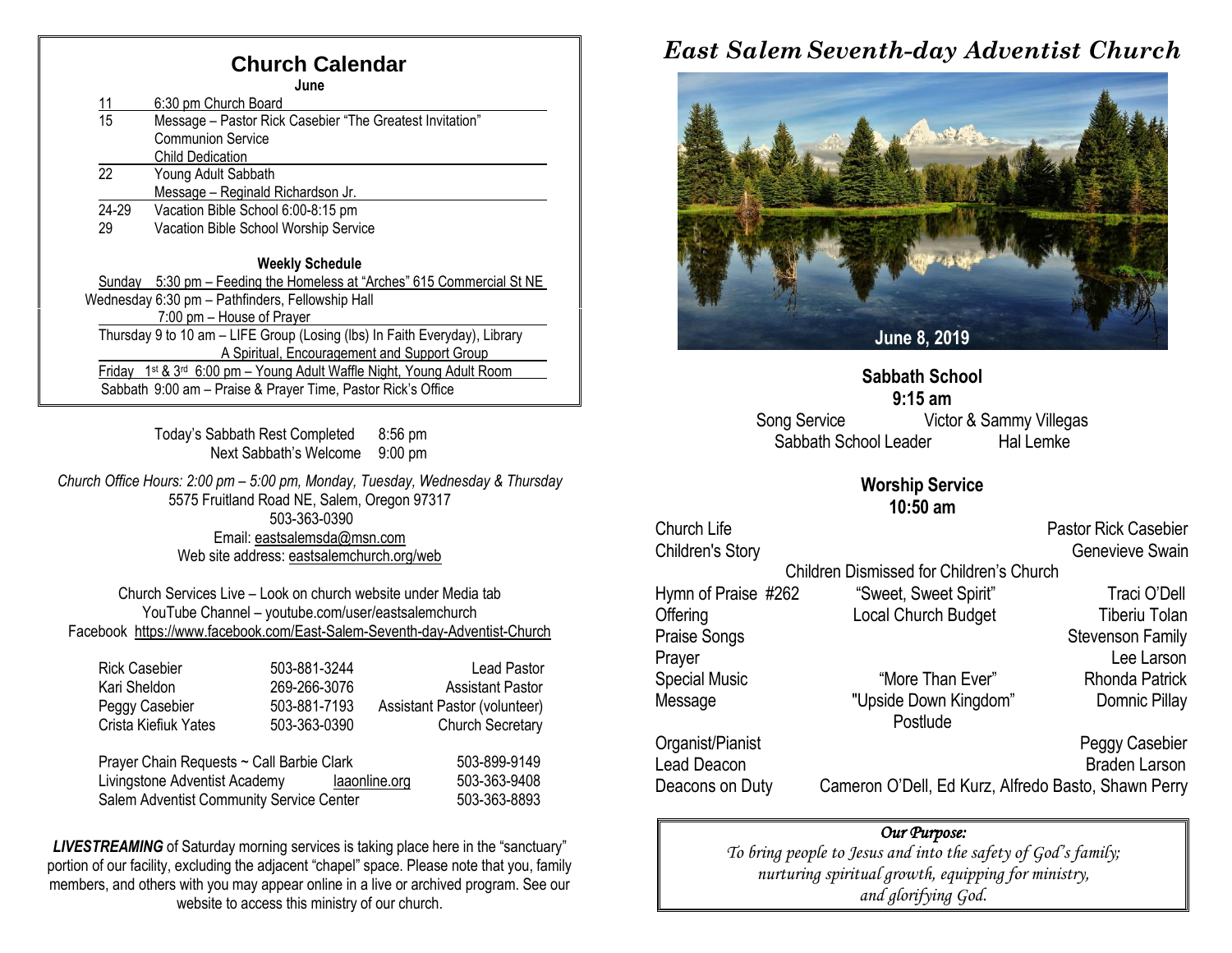| <b>ADULT SABBATH SCHOOL CLASSES</b>                                                                                                 |                                                                 |                           |  |                       |  |  |  |  |
|-------------------------------------------------------------------------------------------------------------------------------------|-----------------------------------------------------------------|---------------------------|--|-----------------------|--|--|--|--|
| <b>Begin about 9:45 am following the 9:15 program in the Sanctuary</b><br>ctuary "Quarterly" Bible Study " Livestreamed Jerry Magee |                                                                 |                           |  |                       |  |  |  |  |
| Sanctuary                                                                                                                           |                                                                 |                           |  |                       |  |  |  |  |
| Chapel                                                                                                                              | "Quarterly" Bible Study* Udene Allen /Wallace Dick/Jon Hathaway |                           |  |                       |  |  |  |  |
| Pastor's Office                                                                                                                     |                                                                 | Gospel of Luke            |  | Pastor Rick           |  |  |  |  |
| Front Section Fellowship Hall                                                                                                       |                                                                 | <b>Family Life Circle</b> |  | Duane Chrowl          |  |  |  |  |
| Room 3, North Hall                                                                                                                  |                                                                 | <b>Young Adults</b>       |  | <b>Tylor Watts</b>    |  |  |  |  |
|                                                                                                                                     | Pastor Rick's Office 9:00-9:30 Praise and Prayer Time           |                           |  | Pastor Peggy Casebier |  |  |  |  |
| * The current "Quarterly" topic is "Family Seasons"                                                                                 |                                                                 |                           |  |                       |  |  |  |  |

### **NEXT WEEK'S OFFERING** ~ Local Church Budget

| <b>LOCAL CHURCH BUDGET SUPPORT AT A GLANCE</b>                                                           |               |           |           |  |  |  |
|----------------------------------------------------------------------------------------------------------|---------------|-----------|-----------|--|--|--|
|                                                                                                          |               | MTD       | YTD       |  |  |  |
| FISCAL YEAR 1/1/19 - 12/31/19                                                                            |               | 5/31/2019 | 5/31/2019 |  |  |  |
| <b>Offerings Needed</b>                                                                                  |               | 18,625    | 93.125    |  |  |  |
| <b>Offerings Received</b>                                                                                |               | 13,779    | 79,820    |  |  |  |
| Period Over / (Short)                                                                                    | <b>Totals</b> | (4,846)   | (13, 305) |  |  |  |
| Tithe money does not fund the \$18,625 needed each month to operate our local church and its ministries. |               |           |           |  |  |  |

**WELCOME HOME** from the South Pacific! Pierce Kroschel arrived home from Yap this week, where he has been serving as a student missionary this year. Emmi Silcox also arrived home from Pohnpei, where she has also been serving as a student missionary this school year!

**OUR SPEAKER** today is Domnic Pillay. We are happy the Pillay family are becoming part of our church family by a transfer of church membership. Domnic is from the islands of Fiji, his wife (Nina) and daughter (Alisha) are from Sheridan, Oregon. Domnic completed a MA (Religion) from Andrews Theological Seminary. The Pillay family have been serving the Lord for the past 12 years. Domnic has served as a youth pastor in Southern India, a church pastor for 3 years in Fiji, and most recently as a Lecturer in Biblical studies at Fulton Adventist University college in Fiji. They are currently waiting on the Lord to direct their path in gospel ministry.

### *EAST SALEM VACATION BIBLE SCHOOL*

**TIME TO REGISTER for VBS 2019** here at East Salem Church. Join us June 24-28 from 6-8:15 pm at our African Savanna Jamii Kingdom, where we are all part of God's family! Register on the church website under 'events' or fill out a form located on counter in church foyer and leave on Pastor Kari's desk. If you would like to volunteer, please contact Melinda Bliss at [mbbliss@hotmail.com,](mailto:mbbliss@hotmail.com) o[r 503-705-9618.](mailto:503-705-9618)

### **ANNOUNCEMENTS**

**1st READING FOR NOMINATING COMMITTEE** See insert. Any questions or suggestions to this report should be sent to Pastor Rick Casebier cell: 503-881-3244, rickabier@yahoo.com by Monday morning, June 10, 2019, thus eliminating a public objection when voting on the final report, Sabbath June 15.

**NEW CHURCH KITCHEN** We have received \$19,243. We only need \$5,757 to reach our \$25,000 goal. Anything you are able to give toward this much needed project is appreciated. Please mark your offering "Church Kitchen."

**KINDRED SPIRITS** Our quarterly church newsletter was emailed this week. If you did not receive it and would like the newsletter emailed or mailed to you, please let Crista in the church office know. Some printed copies are available on the foyer counter. You can also check out the newsletter on our church website. Thank you to editor Fonda Cox for this ministry!

**MEMORIAL SERVICE** for Ashlie Chrowl will be June 22 at 4 pm. First Baptist Church, 3550 Fox Meadow Rd, Eugene, Oregon. Our love and prayers are with the Dave Chrowl family in the loss of his precious daughter.

**CONDOLENCES** Loletta Kennedy passed away on May 28, 2019. She was 97. Loletta was a member here at East for many years. A Memorial Service will be at Forest Grove Adventist Church July 5 at 10:00 am. Cards can be sent to her daughter Lavonne Willard at 577 S. 22nd Court Cornelius, OR 97113 Our prayers are with Loletta's family.

**HEY CHRISTIAN, I** have a few questions for you. 1 Corinthians 12:7 says we all receive a Spiritual gift from God. "7 A spiritual gift is given to each of us so we can help each other." That gift is to be used for the building up of the church. Question 1 – Do you know what your Spiritual is? Question 2- If you do, are you putting it to use for the benefit of God's church and his mission? Question 3 – If not then you can learn your gift today. I would love to help you discover your gift. Give me a call or text me at 541-543-3766 Lee Larson. Is your experience in the church and with the Lord not what you expect? Begin using your gift correctly and you will find that your experience with Christ and his church will become electrifying.

**PRAYER MINISTRY:** Livingstone Adventist Academy, Robertson family, Nelson family, Gary & Debbie Malone, Corey Bronson, Lynn Chrowl, Wayne & Billie Amende, Don Trout, Bill Fisher Jr & Family, Mark Roller's dad, Charles & Jennie Roddy, Dick Wolfsen, VBS 2019, Dave Chrowl & family, Kathleen Walter, Debi Chrowl, Dave Hathaway.